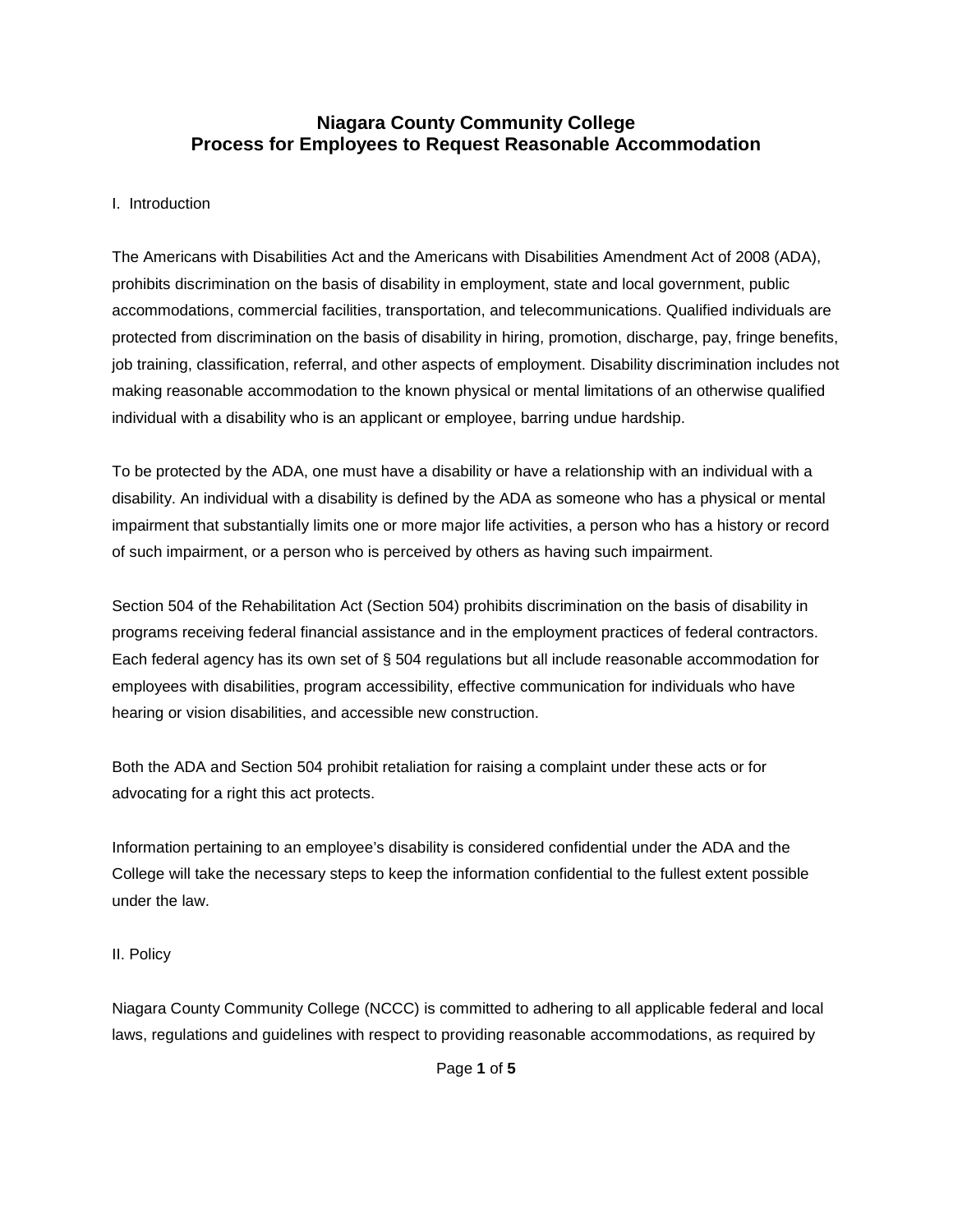Section 504 of the Rehabilitation Act and the Americans with Disabilities Amendments Act of 2008, and to afford equal employment opportunity to qualified individuals with a disability.

Reasonable accommodations can only be implemented from the time the determination of a reasonable accommodation is made and cannot undo any previous consequences. The determination of whether an accommodation is reasonable is dependent upon the specific limitations of the individual's disability and the specific functions of the job. All employees must be able to perform the essential functions of their position.

The College is not required to provide a reasonable accommodation if it would impose undue hardship on the employer. Undue hardship refers to any accommodation that would be, expensive, substantial or disruptive, or that would fundamentally alter the nature or operation of the business.

The College is not required to employ an individual who poses a significant risk of harm to the health or safety of self or others and who cannot perform the job at a safe level even with reasonable accommodation. In determining whether an individual poses a significant risk of harm, the College will make an individualized assessment, based on reasonable judgment that relies on current medical knowledge or the best available objective evidence, to ascertain:

- the nature, duration, and severity of the risk;
- the imminence of the risk:
- the probability that the potential injury will actually occur; and
- whether reasonable modification of policies, practices, or procedures will mitigate the risk.

Complaints that a program, service, or activity of NCCC is not accessible to persons with disabilities, or complaints regarding discrimination, should be directed to the ADA/Section 504 Coordinator. Details on NCCC's discrimination / harassment grievance procedures can be found in the Policy Manual. Employees and students can obtain further information about the College's internal complaint procedure from the ADA/Section 504 Coordinator. Students can also obtain the College's internal complaint procedure for students from Accessibility Services by visiting room A131or by calling (716) 614-6295.

## III. Responsibility

The oversight and implementation of this policy is the responsibility of Human Resources. The ADA/Section 504 Coordinator is responsible for the conduct of the process, facilitating a decision, and for documenting all reasonable accommodations.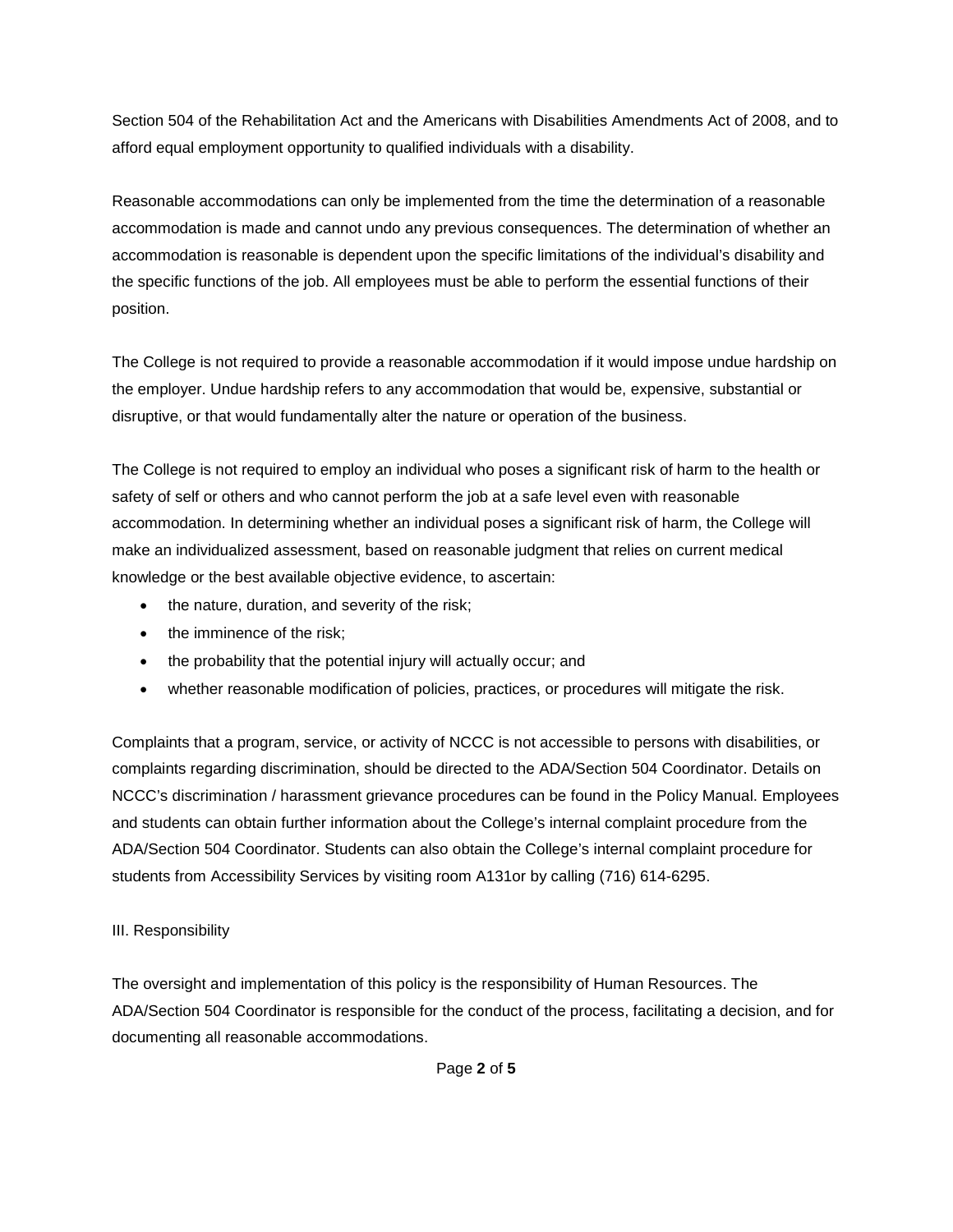The ADA & Section 504 Coordinator is:

Catherine Brown Director of Human Resources, Equity & Inclusion Title IX Coordinator Room A264 (716) [614-5951](mailto:cbrown@niagaracc.suny.edu) cbrown@niagaracc.suny.edu

IV. Definitions

A. Qualified Individual with a Disability: a person who, with a disability, satisfies the requisite skills, experience, education, and other job related requirements of the job he/she seeks to hold, and who, with or without a reasonable accommodation, can perform the essential functions of the position.

B. Essential Function: A job function is essential if the position exists to perform that function, the function is highly specialized, or there are a limited number of employees who can perform that function.

C. Disability: an individual with a disability is a person who:

- has a physical or mental impairment that substantially limits one or more of the major life activities; or
- A record of having such an impairment; or
- Being regarded as having such impairment.

D. Major Life Activity: Major life activities include but are not limited to caring for oneself, performing manual tasks, seeing, hearing, eating, sleeping, walking, standing, lifting, bending, speaking, breathing, learning, reading, concentrating, thinking, communicating and working. A major life activity also includes the operation of a major bodily function, including but not limited to, functions of the immune system, normal cell growth, digestive, bowel, bladder, neurological, brain, respiratory, circulatory, endocrine, and reproductive functions.

E. Reasonable Accommodation: A reasonable accommodation is any modification or adjustment to a job or the work environment that will enable a qualified applicant or employee with a disability to participate in the application process or to perform essential job functions. Reasonable accommodation may include but is not limited to: making facilities accessible, adjusting work schedules, restructuring jobs, the reallocation or redistribution of non-essential, marginal job functions, providing assistive devices or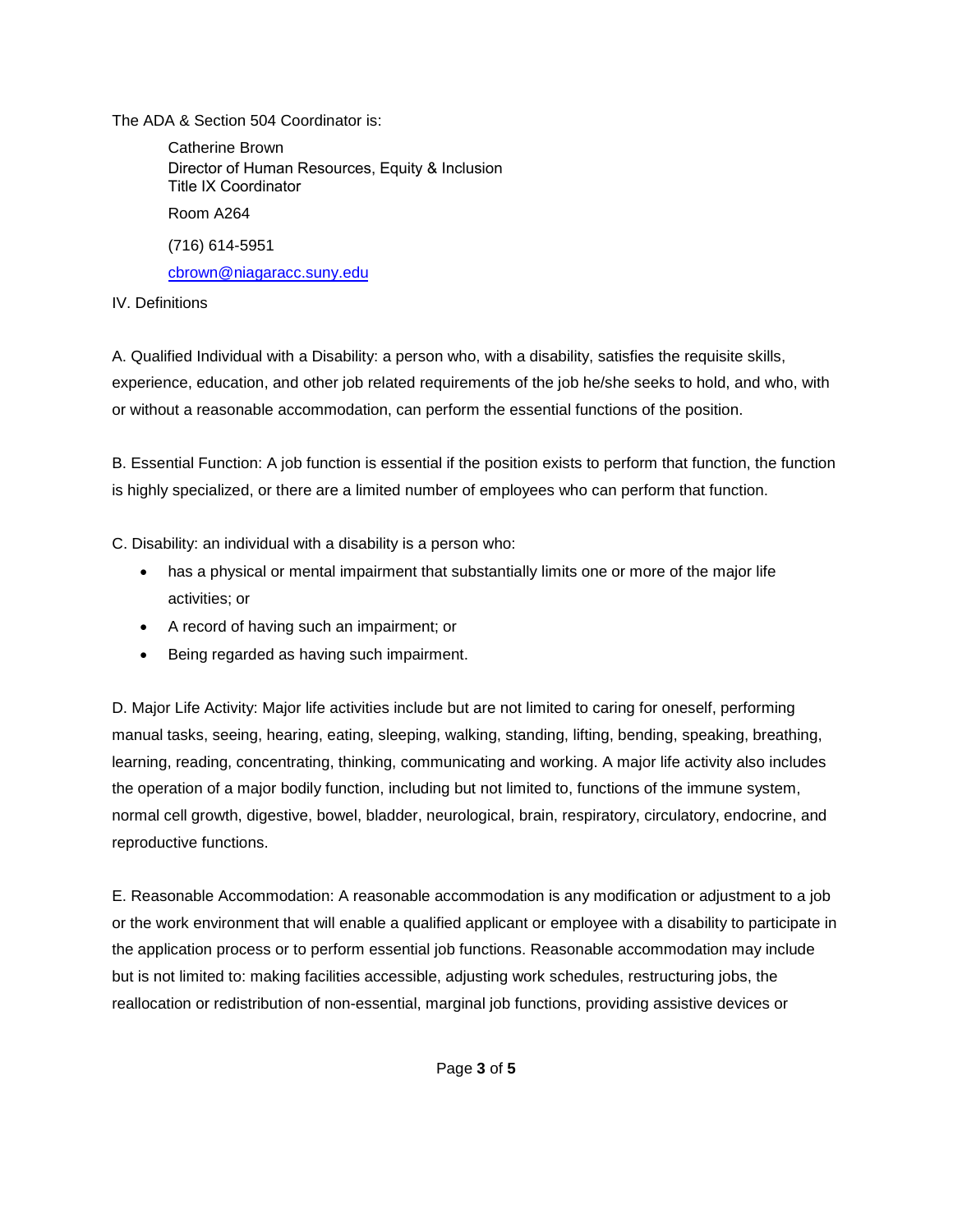equipment, and modifying work sites. A leave of absence may also be considered where necessary, in conjunction with the FMLA policy and any sick leave policy or collective bargaining agreement.

V. Process to Request a Reasonable Accommodation

These procedures describe the process by which the College determines a reasonable accommodation is warranted when requested by an employee with a disability. Students looking for information on accommodations should contact [accessibility services.](http://www.niagaracc.suny.edu/studentlife/development/disabilities.php)

1. The determination of a reasonable accommodation is an interactive process through which the employee and the employer work to determine what accommodation is reasonable and will be made on a case by case basis utilizing input from the affected employee. The employee is required to provide any necessary medical documentation. Consultation with other offices will be made as necessary within the confidentiality requirements of the regulations.

2. Employees are responsible for initiating requests for any desired disability related workplace accommodation. A request is any communication in which an individual asks or states that he or she needs NCCC to provide or change something because of a medical condition. Once a supervisor has been informed that an accommodation may be needed a written request, by either the employee or supervisor, should be submitted to Human Resources. If the employee needs an accommodation in completing the written request, the ADA / Section 504 Coordinator will provide assistance. The employee making the request is required to cooperate throughout the process by attending meetings to discuss the needed accommodation and to promptly provide medical documentation where necessary (the interactive process).

3. Supervisors are responsible for notifying the ADA / Section 504 Coordinator of any employee accommodation or request for accommodation brought to their attention. If a supervisor believes that a need for an accommodation is obvious and wants to initiate the accommodation process he or she should contact the ADA / Section 504 Coordinator immediately. The granting of an accommodation may only be done in consultation with the ADA Coordinator.

Once a reasonable accommodation has been agreed upon, supervisors are responsible for implementing the reasonable accommodation. Supervisors have the responsibility to keep the request confidential except as necessary for the accommodation. Supervisors are also responsible for monitoring the effectiveness of the accommodation, in consultation with the employee.

Page **4** of **5**